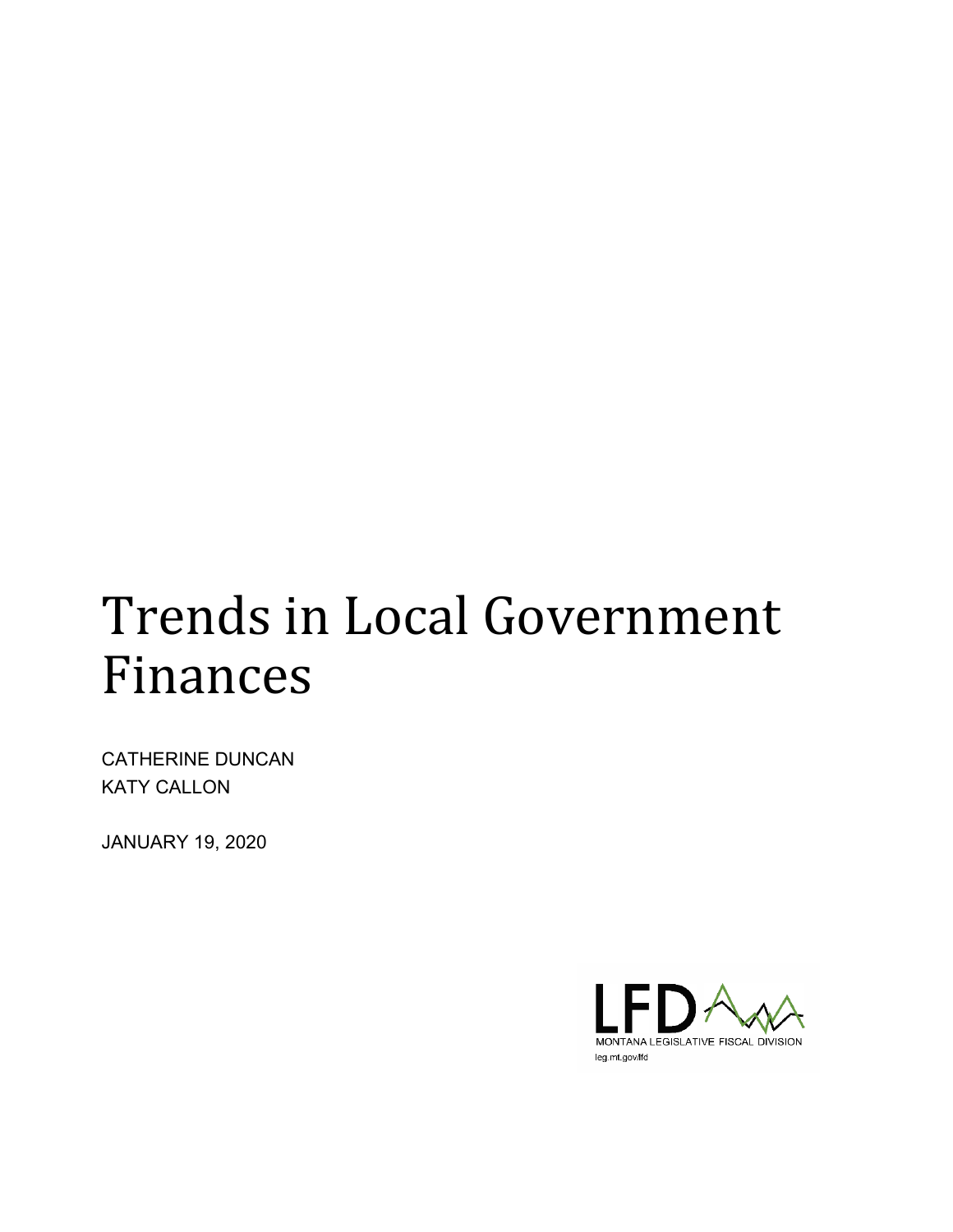#### Census Data

*Local data used for this project comes from the United States Census Bureau (Census Bureau). The Census Bureau produces this by collecting data from multiple local Montana sources as well as conducting surveys of local governments every second and seventh year of the decade. After collection the Census Bureau cleans and groups these data. The result of this is a data set going back decades that allows the Legislative Fiscal Division (LFD) to analyze trends within local government revenue and spending. While general trends can be seen with these data, the Census Bureau process of grouping the data, as well as some inconsistencies in local reporting, can make it difficult to tie this data set back to local entity financial reports or allow LFD to ensure that all entities are consistently reported. Due to these issues the level-of-detail of questions that can be answered will be mixed, and additional supplemental data sets may be needed, such as property tax data, to answer certain questions. If it is the desire of the legislature to go to a deeper level of local government data ability, a review may be needed of what local government data is currently collected as well as what additionally would need to be collected for a specified product.*

### **INTRODUCTION AND EXECUTIVE SUMMARY**

Over the 15-years analyzed, total local government revenues have increased by an average of 4.3% annually while the costs of services have increased by 5%. The disparity in the growth of revenues and costs is substantially related to the growth in the costs of capital outlay, which is significantly financed with bond proceeds. For capital outlay, the costs are recorded in the year they occur, but revenues are delayed as fees are collected for the payment of the bonds. Public safety, consisting of police, fire, and correctional services, is the highest cost service provided by local governments and is funded with a combination of the local governments' "limited" property taxes and the proceeds of public safety mill levies. Public safety is the highest cost service, followed by capital outlay, utility services, and social services and income maintenance. Additional details are included in the Local Government Cost of Services section of this report.

The local analysis includes counties, municipalities, consolidated county/city governments, and special districts. In this section of the analysis, schools as a local government entity, are omitted from the data. To avoid the double counting of revenues and expenditures between the various local entities included, local to local intergovernmental revenues (IGR) and expenditures, generally made up of transferred funding from one local entity to another and the associated costs, are omitted from the data. The service costs of special districts are discussed separately, as an addendum to the local services costs analysis.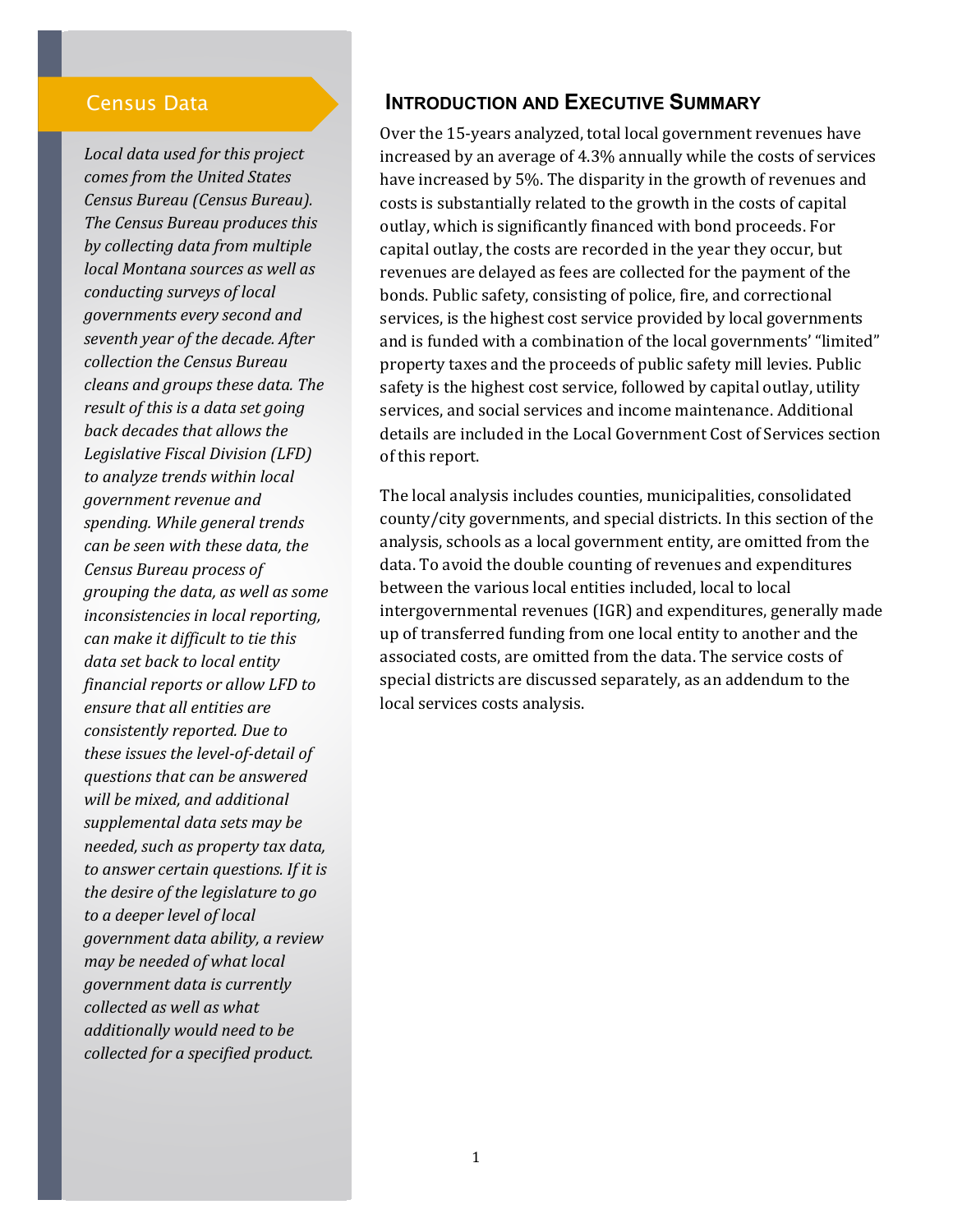## **Local Revenues**

Local government revenue was reported at \$2.5 billion total in 2017. This includes revenue for all local governments, including special districts, excluding schools except for the countywide school levies that are transferred to schools.



Since 2002, revenue has grown 87% in the fifteen-year period at an annual average rate of 4.3%. This rate has been greater than inflation adjusted for population but lower than the rate of growth in economy, as shown in the following figure.



The following economic benchmarks were used for analysis of growth trends: growth in economy as measured by personal income and the combined rate of population and inflation. These are used as measurements of comparison related to Montana's economy. The growth of these indicators is indexed to 2002, and the source of data used to calculate these benchmarks is IHS Markit.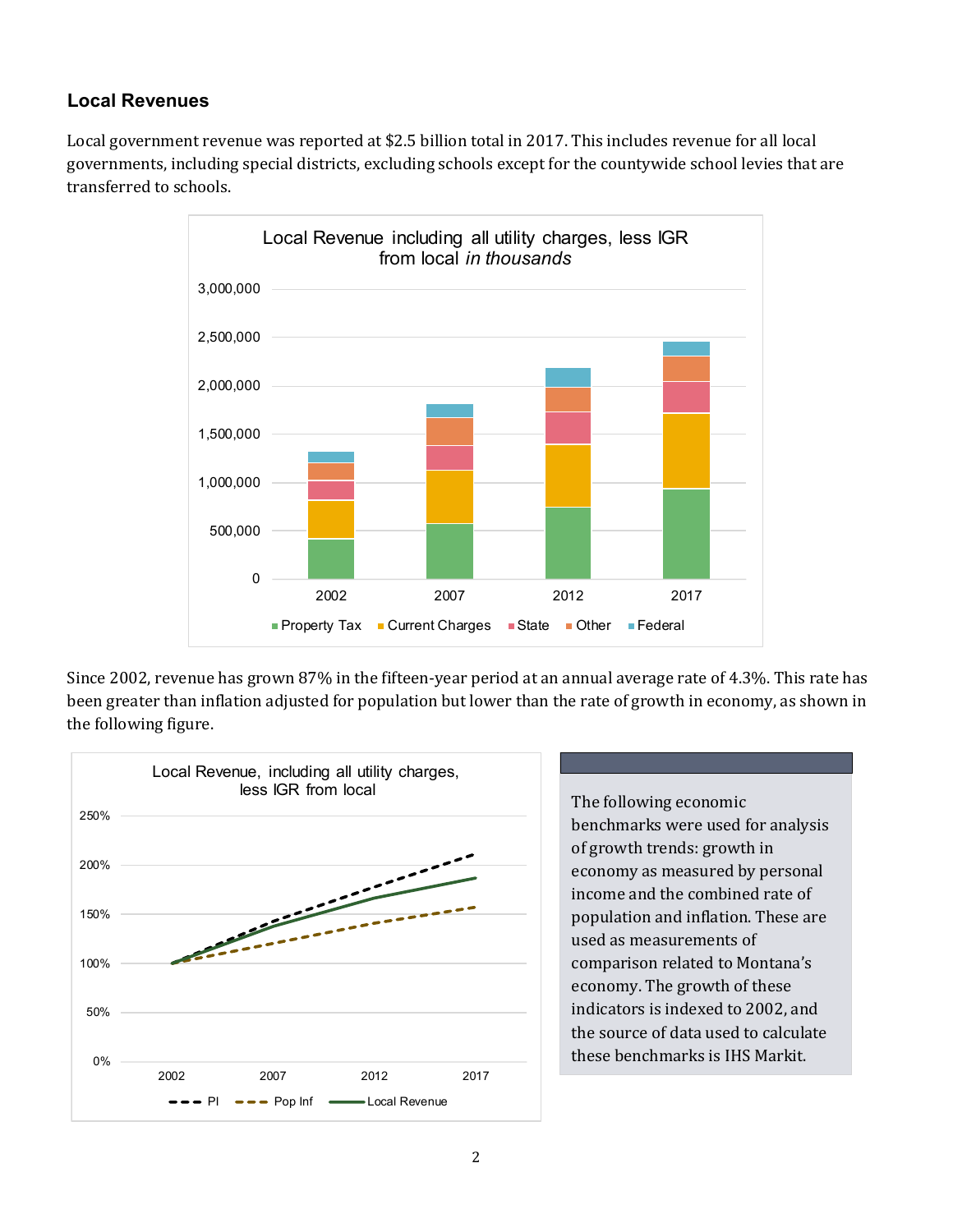The next chart shows the percentage of revenue by type that makes up the total revenue for each Census year. For all revenue sources, these percentages are including reported data from all local government types, except schools. On an individual entity basis, these percentages may be different, depending on factors such as urban verses rural, population, and growth. For intergovernmental revenue, federal revenue is that which is received directly from the federal government. Federal revenue that passes through state agencies is included as state intergovernmental revenue.



Annual average growth for property taxes (including existing property, new property, and voted levees) and current charges was 5% during the fifteen-year period<sup>[1](#page-3-0)</sup>; growth in federal intergovernmental revenue was 2%; and growth in state intergovernmental revenue was 3%. The growth percentage in property taxes again is cumulative for all reporting entities and may be different on an individual basis; the following chart shows the growth in property taxes in comparison to growth in economy and the combined rate of inflation and population. The growth rate aligned with growth in personal income and began to slightly exceed that growth in 2017.

j

<span id="page-3-0"></span> $1$  For further detailed information about property taxes, please see the LFD property tax report.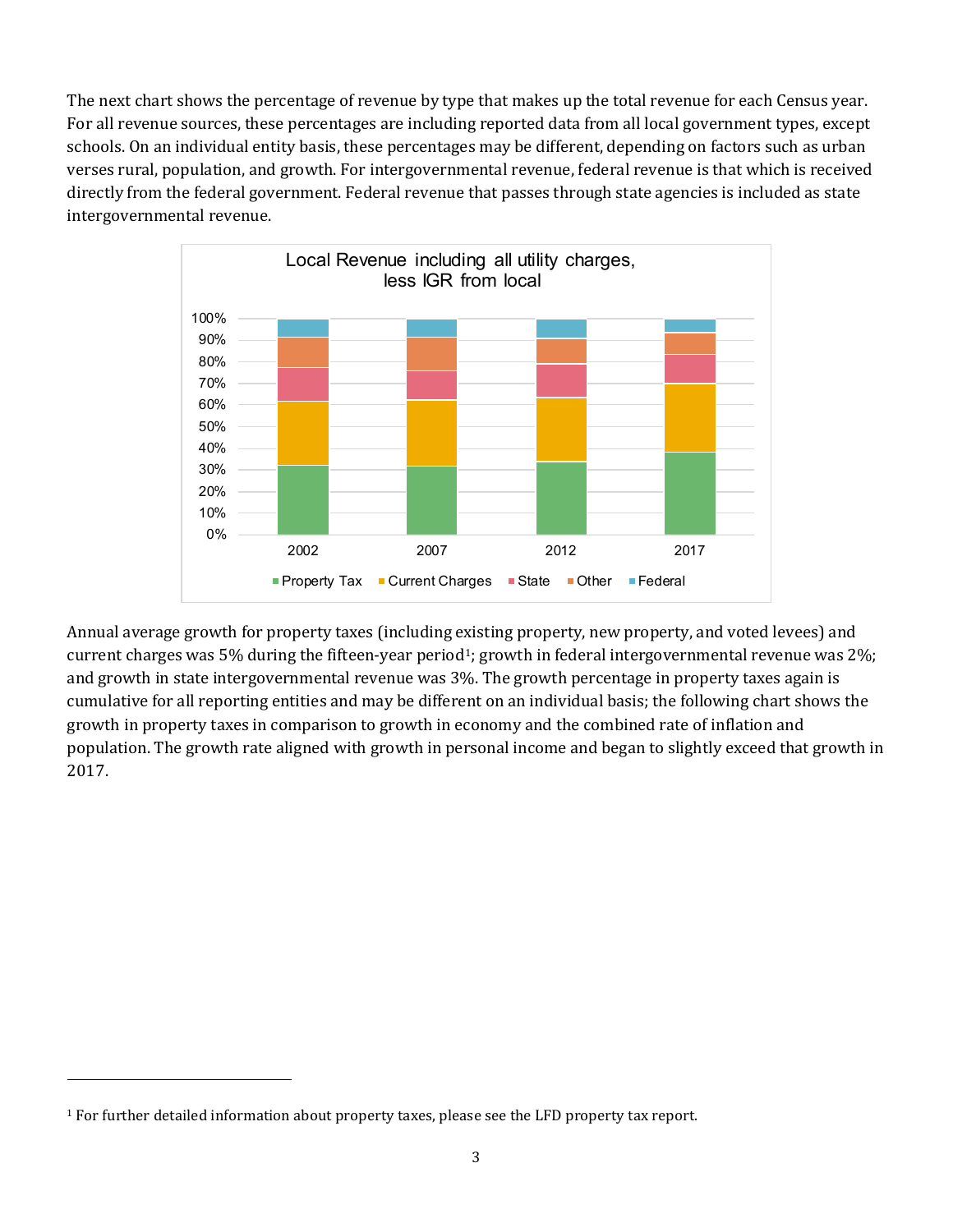

Census data includes revenue that the counties collect on behalf of schools in the Property Tax category, like the countywide school levies. This revenue is then transferred to schools, and that transfer is classified in the Census data as an intergovernmental expenditure for education. This school-related revenue accounts for an average of approximately 15% of the property tax category in these figures, and it has an annual average growth rate of 2%. The following chart shows the Census property tax revenue and the percentage of that revenue which is the funding being transferred to schools. The transfer amounts have grown over time at the average 2% rate, but as property tax revenues have grown, this expenditure in the data comprises a smaller percentage of the overall property tax revenue, which is why the school transfer appears to decline in the chart.



In 2012, there was an influx in state and federal intergovernmental revenue due to funding through the American Reinvestment and Recovery Act (ARRA), as shown in the spike in growth in that year in the following charts. Once that funding expired, federal intergovernmental revenue declined and did not keep pace with inflation in 2017. State intergovernmental revenue also declined due to a combination of the expiration of ARRA funds and the decline in oil and gas tax revenues.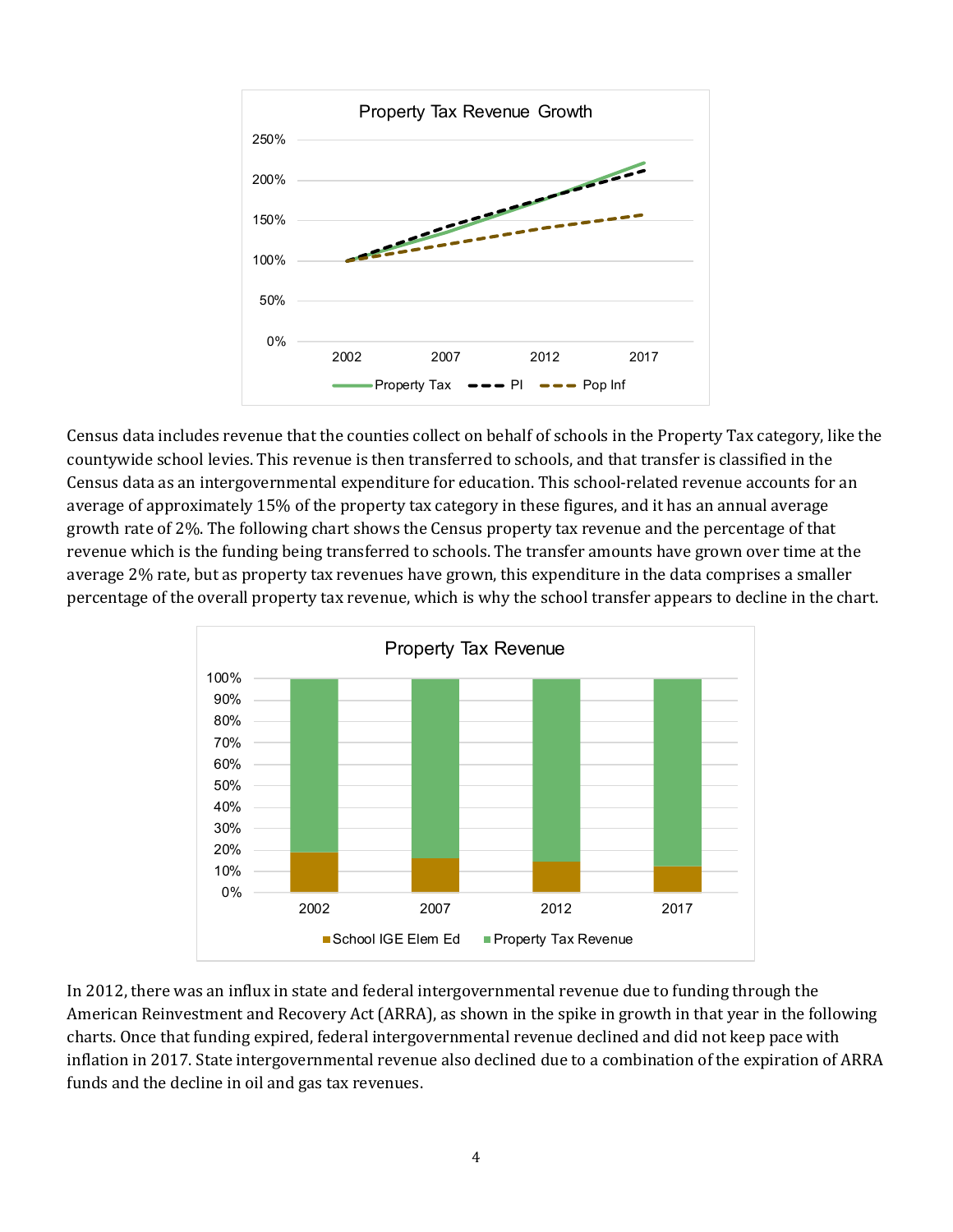



In looking at local revenues exclusive of federal and state intergovernmental revenue, aside from property taxes which were reviewed previously, growth in current charges generally kept pace with growth in economy, while the Other<sup>[2](#page-5-0)</sup> category in the data showed decline after 2007 and did not keep pace with inflation. Within the Other category, the decline is primarily in the area of special assessments, which the Census defines as compulsory contributions and reimbursements from property owners who benefit from specific public improvements and impact fees to fund the extension of infrastructure facilities in new developments.

j

<span id="page-5-0"></span><sup>&</sup>lt;sup>2</sup> Other revenues consist of special assessments, interest earnings, fines and forfeits, rent and royalties, sale of property, and miscellaneous general revenue not elsewhere classified.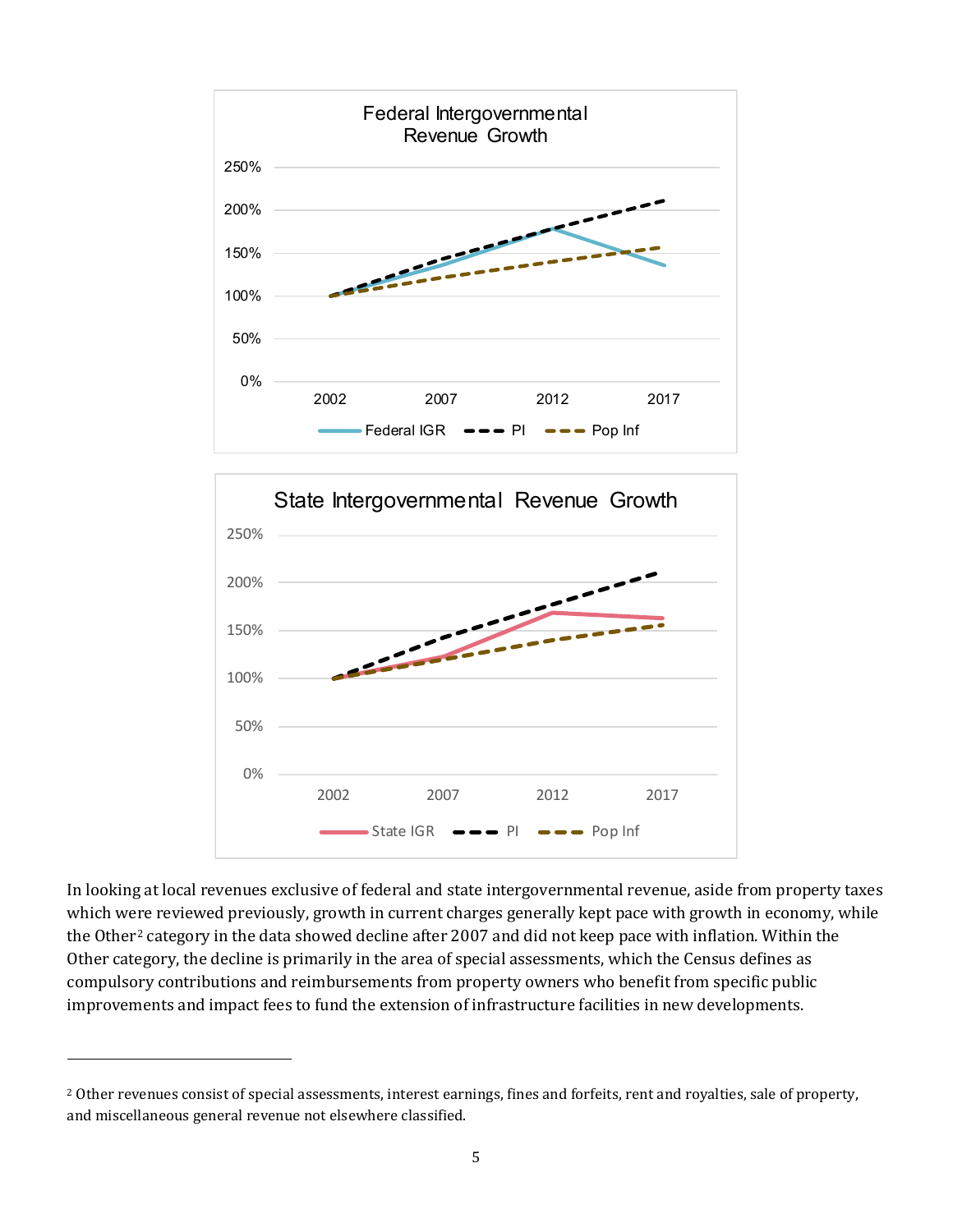

### **Local Government Service Costs**



Based upon the census data, the total cost of local government services has grown by an average of 5% per year over the 15 years of the analysis. However, as demonstrated in the figure above, the rates of growth in services costs differ between the four types of local government entities analyzed. Furthermore, rates of growth are greater in Class 1 counties (counties that contain Class 1 municipalities) than in smaller population counties. The same cannot be said for municipalities, where both Class 1 municipalities and the smaller municipalities have experienced similar growth in the costs of services. Costs of services has escalated more quickly in the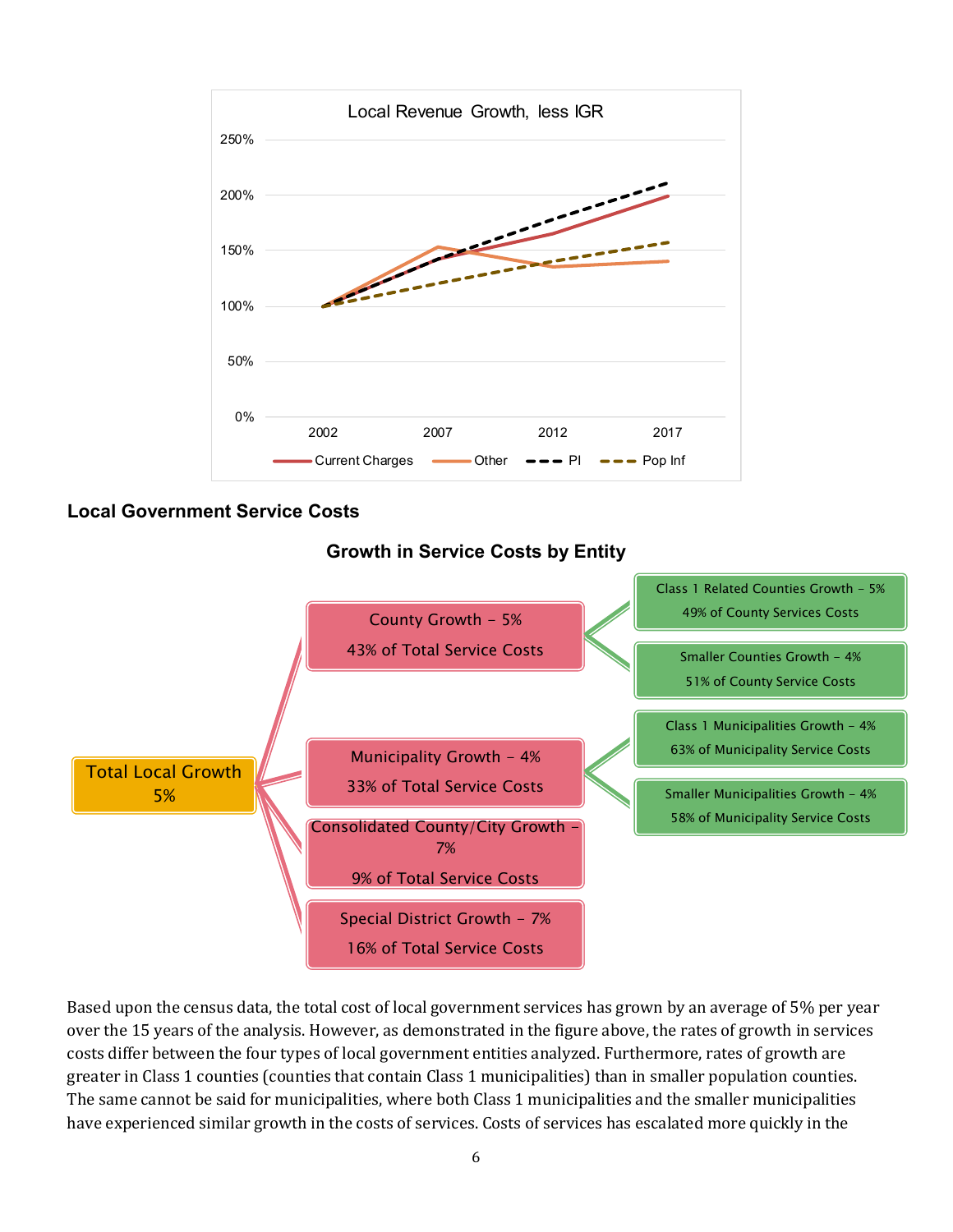

consolidated county/city governments and special district entities. The impact of these faster growth entities, accounting for approximately 25% of all service costs, leads to a higher overall rate of growth.

Local service costs, including all forms of local governments except schools, are measured in the census data at \$2.5 billion in 2017. Since 2002, the total costs of services have grown by 106% in the fifteen-year period, or an average growth of 5% per year.

As seen in the following figure at the left, the mix of local service functions have changed, with the greatest change related to capital outlay. The constant in the mix is public safety services, having the highest level of costs in local government budgets. The figure at the right, compares cumulative growth of the various costs of local government services to the growth in the economy and growth in inflation adjusted for population.



The total local service costs have increased at an average annual rate of 5%, a rate just slightly less than the growth of the economy (Montana personal income). The following are attributes of the mix of services: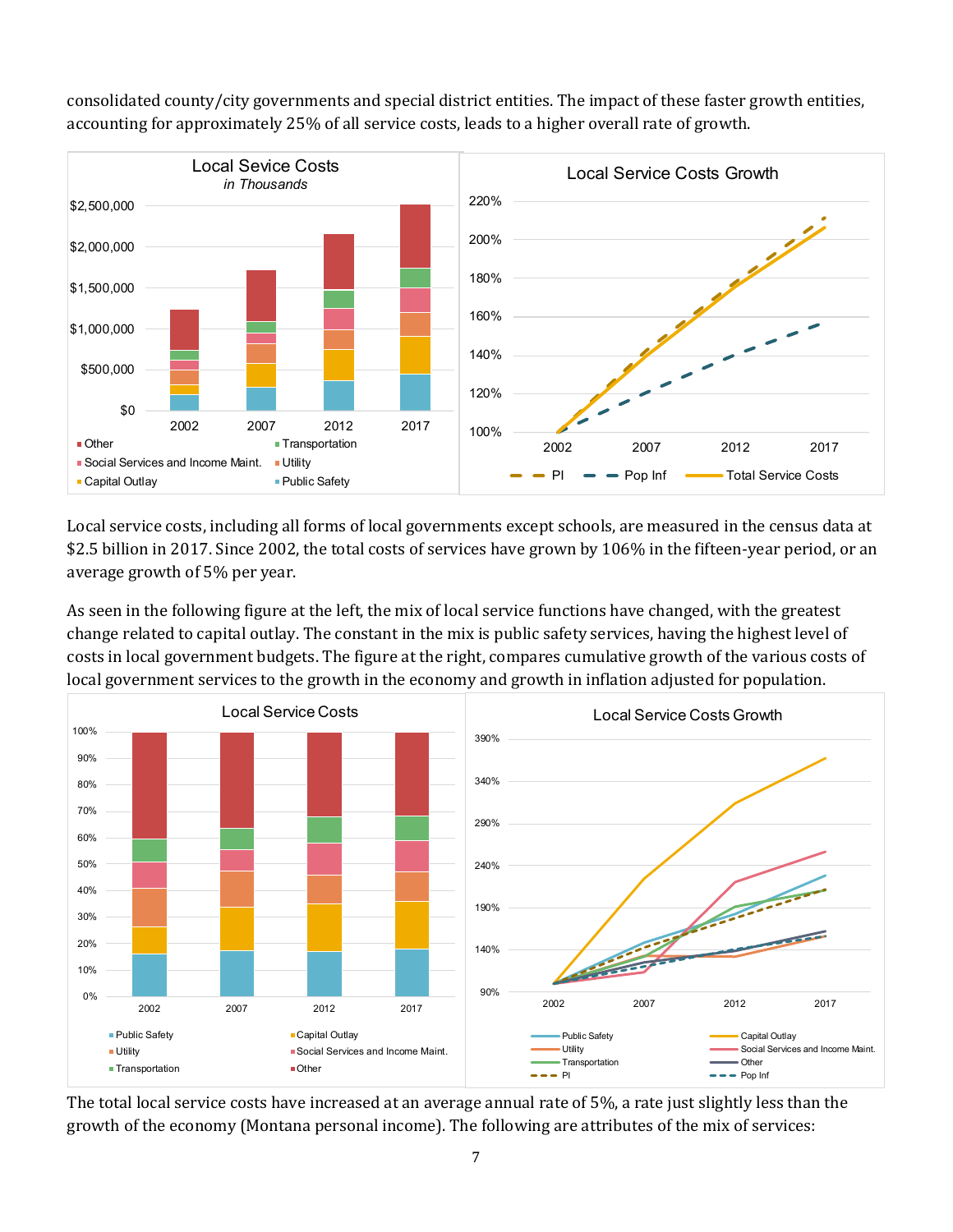- **Public safety services** include law enforcement services, fire services, and the administration of correctional facilities
	- o Public safety service costs averaged 17% of the total costs
	- o Public safety services are funded through the local general revenues, primarily general property taxes and public safety mill levies
	- $\circ$  Public safety service costs have grown at an average of 6% per year (blue line), a rate that is demonstrated to be constant
- **Capital outlay** is the construction and/or purchase of local government assets such as buildings, water/wastewater systems, land, and other types of local government facilities
	- o Capital outlay averages 16% of local service costs
	- $\circ$  Higher cost capital outlay, generally infrastructure investments like the construction of buildings and water and wastewater facilities, are most often funded through the issuance of bonds and loans that are repaid through fees
	- o Other capital outlays are funded through capital reserves, and when available/appropriate general property tax revenues
	- o Capital outlay costs have grown from 10% of total costs in 2002 to 18% in 2017
	- $\circ$  Capital outlay costs have grown at an average annual rate of 9% (gold line), and costs have escalated more quickly than other service categories shown
- **Utility services** include water, wastewater, solid waste, electric, and transit operations and average 12% of the costs of local services
	- o Utility services costs were 14% of the total costs of services in 2012, but declined to 11% by 2017
	- $\circ$  Utility services are funded through a variety of fees charged on the services
	- $\circ$  Utility services costs have experienced growth at a rate lower than other services, with average growth of 3% annually (orange line), lower than the combined rate of population and inflation
- **Social services and income maintenance** services include the costs of hospital and health center functions and the provision of aid to individuals (a relatively small component with most costs paid at the state level) and account for an average of 11% of total costs
	- o The costs of social services and income maintenance increased by 94% between 2007 and 2012 due to the increased costs of providing hospital and health center services. In March 2010, the federal Affordable Care Act was signed into law. Additionally, the Community Health Center Fund was created to support the expansion and operation of community health care centers, providing health services for medically underserved populations. Some of this grant funding was

Community Health Center funding is provided through the federal Health Resources and Services Administration. In the mid-1990s, a federal grant program allowed Montana counties to receive funding for community health care centers. In FY 2010, an authorization act was passed creating the Community Health Center Fund with five-years of mandatory funding authorized in addition to discretionary funding. Since the expiration of the authorization act in FY 2015, funding has been appropriated through continuing resolutions, creating funding uncertainty. Recently, some counties have begun transferring these health care centers to non-profit organizations.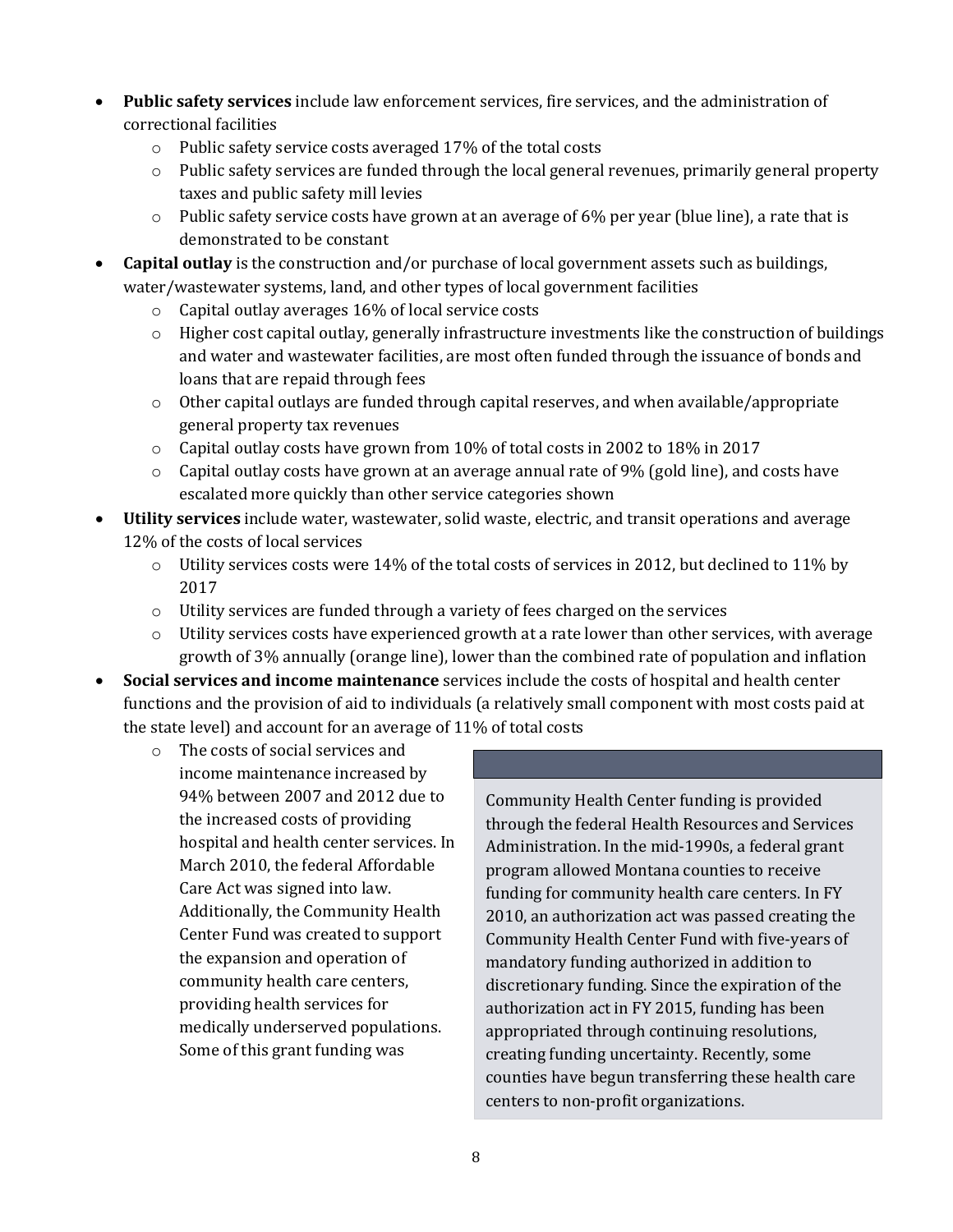directed to health care centers in Montana[3](#page-9-0)

- o Social services and income maintenance services are funded with insurance payments and charges for healthcare services and income maintenance is state and federal funding
- $\circ$  This category, has grown at an average pace of 6%, however there was a shift of over 90% between 2007 and 2012
- **Transportation services** include the costs of airports and air transportation; parking services; and road, bridge, and highway maintenance and services
	- o Transportation services costs have historically been 9% of total service costs
	- o Transportation services are funded through fees, fuel tax distributions as collected by state and federal sources, county road levies and rural improvement assessments
	- $\circ$  Transportation services have grown at an average rate of 6%<sup>[4](#page-9-1)</sup> annually (green line) with a spike in 2012 presumably related to additional transportation services funding through the American Recovery and Relief Act of 2009

# In 2017, the Montana legislature approved HB 473, referred to as the Bridge and Road Safety and

Accountability Act (BaRSAA), which raised the state fuel tax rates and created the local government road construction and maintenance match program (15-70-130 MCA). The fuel tax rate will increase incrementally through FY 2023.

Aside from initial distributions, 35% of these funds are for use by the Montana Department of Transportation (MDT), and the rest of the funds are allocated to cities, towns, counties, and city-counties. To receive their allocations, local governments must identify the road or bridge projects for which the funds will be used and then request the funds from MDT in accordance with the process identified in statute and rules. Local projects for which BaRSAA funds have been requested and MDT projects are listed on MDT's website: <https://app.mdt.mt.gov/barsaa/agency/project/list>

- **Other services** costs are a compilation of a variety of services provided by local governments including (but not limited to) administrative, educational, judicial and court, library, environmental, parks, recreation, natural resources, housing and community development services. Other services also include costs that could not be allocated to the categorized classifications
	- $\circ$  Over the 15-years of this analysis, the other services have increased collectively by 62%
	- $\circ$  The largest cost group included in other services, making up 35% of the total, are the local government administrative costs which have increased by an average of 7% per year and that includes staffing and judicial and court services
	- o Making up 22% of other services and growing at an average rate of 2% per year, educational services include library services, the costs of the county school administrators, and transfers to school districts

j

<span id="page-9-0"></span><sup>3</sup> <https://data.hrsa.gov/>

<span id="page-9-1"></span><sup>4</sup> Corrected from 3% in initial report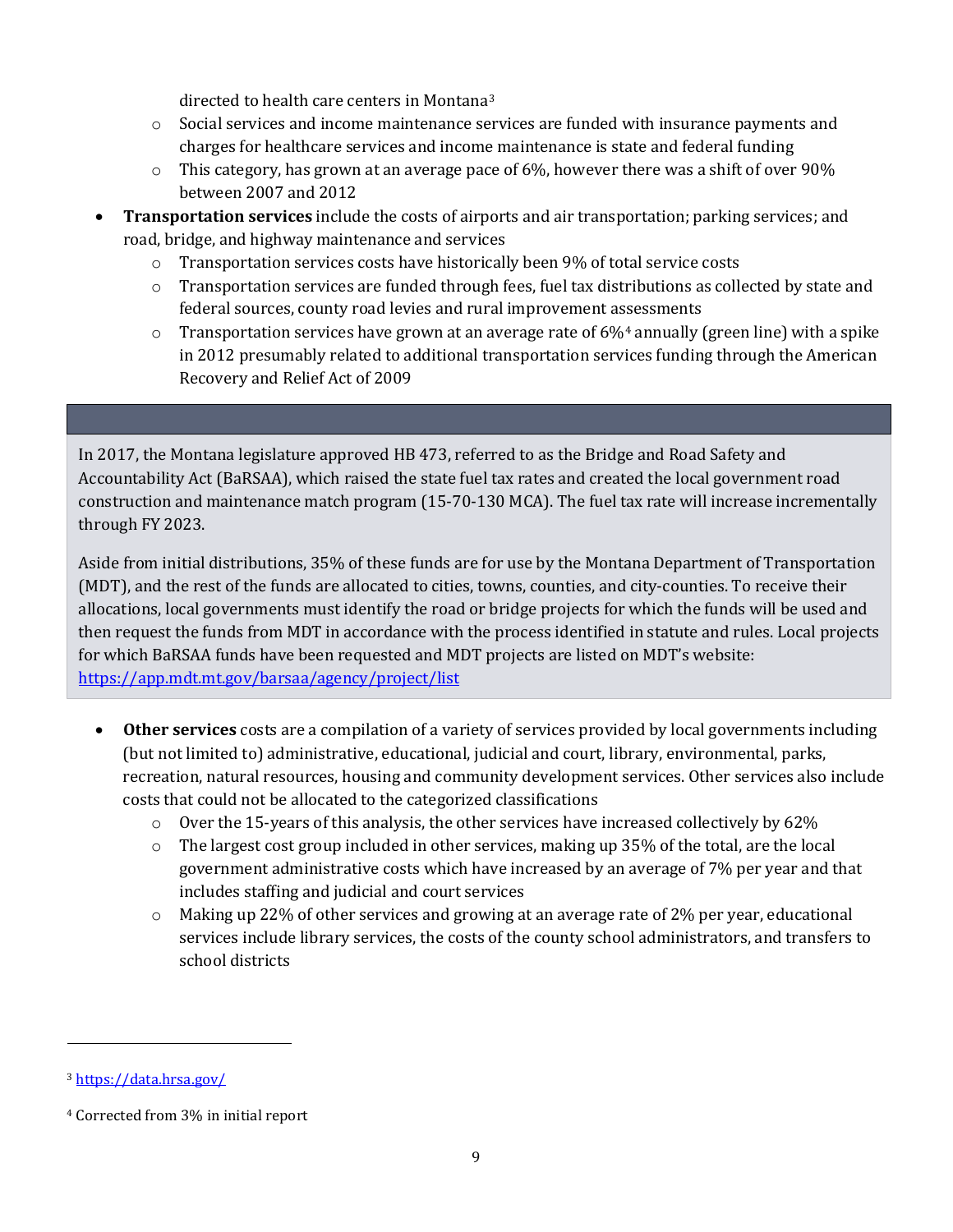- 84% of educational services are in county transfers of property tax revenues to school districts for the purposes of school employee retirement payments and transportation services, making up 18% of the other services category
- While counties do not consider this a direct cost of services, the Census has historically included it as a county cost, and county revenues include a corresponding amount in property taxes
- The school transfers have experienced average growth of 2% annually, a rate consistent with the population and inflation growth factor
- $\circ$  Other services are funded through a variety of sources including property taxes, general revenues, fees, and charges
- $\circ$  Collectively, the other local services have grown at an average, and consistent, rate of 3% annually (grey line)

## **Special Districts**

j

Note: The analysis of special districts is a subset of the data included in the local government analysis.

The 2009 Legislature created the Uniform Act for Special Districts to provide both uniformity and flexibility in the creation, governance, financing, alteration and abandonment of special districts created for a special purpose. Under the Uniform Act (Title 7, chapter 11, part 10 MCA), a "special district" is a unit of local government authorized in law to perform a single function or a limited number of functions. Special districts included in the Uniform act include, but are not limited to: cemetery, museum, park, fair, solid waste, local improvement, mosquito control, multijurisdictional, road, rodent control, and television districts, as well as districts created for any public or governmental purpose not specifically prohibited by law. The term also includes any district or other entity formed to perform a single or limited number of functions by interlocal agreement. Revenues and expenditures for these districts should be reported as city or county revenue.

According to Uniform Act special districts do not include: business improvement, cattle protective, conservancy, conservation, water and sewer, planning and zoning, drainage, grazing, hospital, irrigation, library, livestock protective, parking, resort area, rural improvement, special improvement, lighting, rural fire, street maintenance, tax increment financing, urban transportation, water conservation and flood control, and weed management districts. These districts are largely autonomous from cities and counties. The Census does include some of these entities as special districts and those represent a significant part of special district financials. However, these entities may also be included in the county, municipality, and consolidated county/city revenues and service costs.

The entities excluded in the Uniform Act as special districts provide administrative and funding mechanisms for services and some are not autonomous. Examples include planning and zoning districts, street maintenance districts, tax increment financing districts, rural improvement districts, parking districts, special improvement districts and lighting districts. Revenues and expenditures for these should be included in city and county revenues and expenses.[5](#page-10-0)

<span id="page-10-0"></span><sup>5</sup> The Census data attributes some revenues and costs to special districts and others within the city and county data. While there is no direct evidence apparent in the data, some revenues and costs may be accounted for in both. Where known, double counting is eliminated through the use of Census coding. In such cases revenues are only counted at the point of revenue receipt and service costs are only counted at the actual point of the cost. However, full segregation of the data cannot be achieved without classifying each special district entity by the types listed in the report and thoroughly reviewing the finances at the entity level of both the special district and municipality/county level. While beyond the scope of this analysis, the associated work will be considered for future analysis.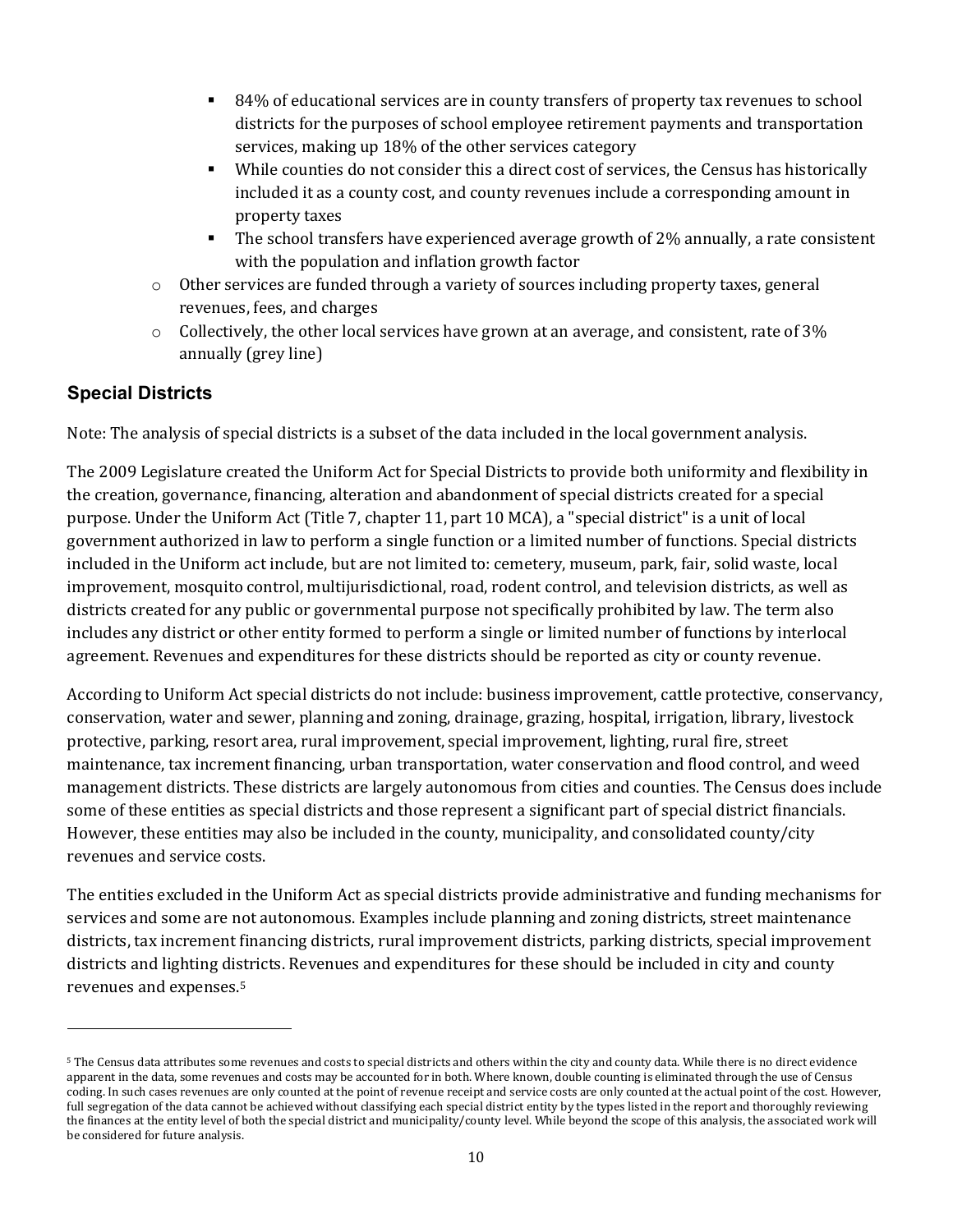Note: The team of the LFD and the local government analysts have identified some anomalies and uncertainties in the special district data.<sup>[6](#page-11-0)</sup> Consequently, the special district analysis is provided only at a higher level and only to add a layer of detail to the overall local government analysis. However, the Census data is the only source offering data for special districts. The team will continue to work on this data over the 2019-2020 interim with the goal of providing more detail to this component of the local government analysis.

## **Special District Revenue**

j

Reported special district revenue comprises 17% of overall local government revenue, excluding schools. As shown in the following chart, total revenue for special districts was reported at \$179 million by 580 special districts in 2002 and approximately \$491 million reported by 678 special districts in 2017. Between 2002 and 2017, this revenue grew at an annual average rate of 7%; total percent growth was 174% in that timeframe, which was higher than growth in economy as measured by personal income, indexed to 2002. The slower growth for 2012 may be due to fewer districts reporting revenue in 2012 compared to 2007.



The following figure shows a breakdown of reported revenue by Census category. The category comprising the largest percentage of total revenue for Census years is current charges (or charges for service) at 42%, followed by taxes at 19%. The Census data shows average annual growth for current charges was 5%; the revenue reported for this category grew 118% between 2002 and 2017. Taxes in the data grew at an average annual growth rate of 10%; reported revenue grew 324% between 2002 and 2017. Property taxes constitute 88% of the reported revenue in the Taxes category.

<span id="page-11-0"></span><sup>&</sup>lt;sup>6</sup> There are uncertainties associated with the reporting of special districts, based on visible instances of non-reporting. While financial reporting has been mandated in law for years, there were no substantial non-reporting penalties until the passage of SB 304 in the 2019 Legislative Session. With penalties imposed, including the right for any local entity to be sued for non-reporting, there is expected to be improvements in the reporting and the accuracy of reporting by special districts.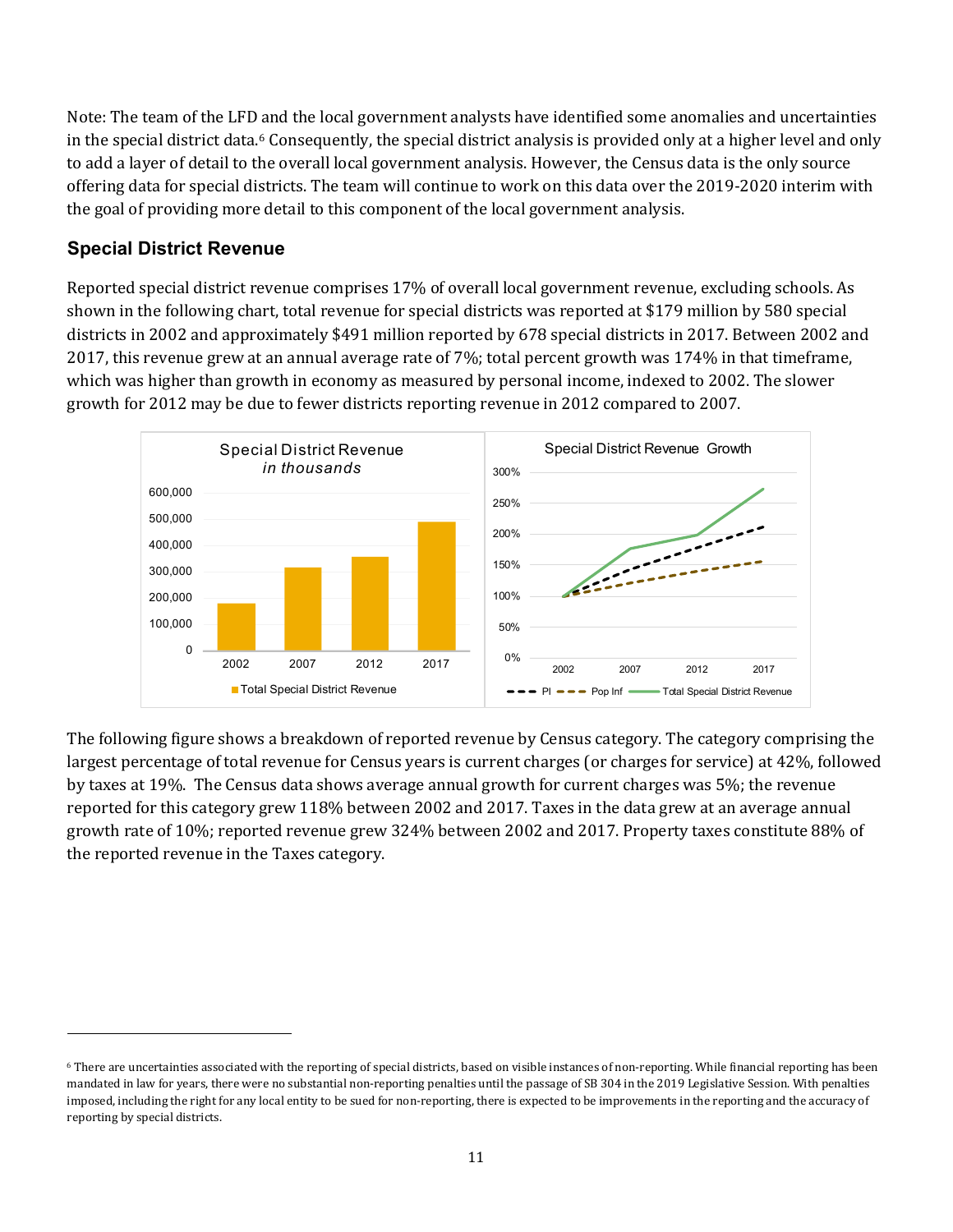

## **Special District Services Costs**

Special districts make up 16% of the costs of services in local government entities, excluding schools. Census data shows a 17% increase in special districts reporting between 2002 and 2017, where there were 580 and 678 districts reporting respectively.



As measured by the Census, special districts costs were \$446 million in 2017. Since 2002, the total costs of services have grown by 183% in the fifteen-year period, or an average growth of 7% per year.

Special districts provide a variety of services such as, but not limited to, the following:

- Water, wastewater, solid waste, and drainage services
- Airport services
- Fire protection services
- Hospital services
- Irrigation services